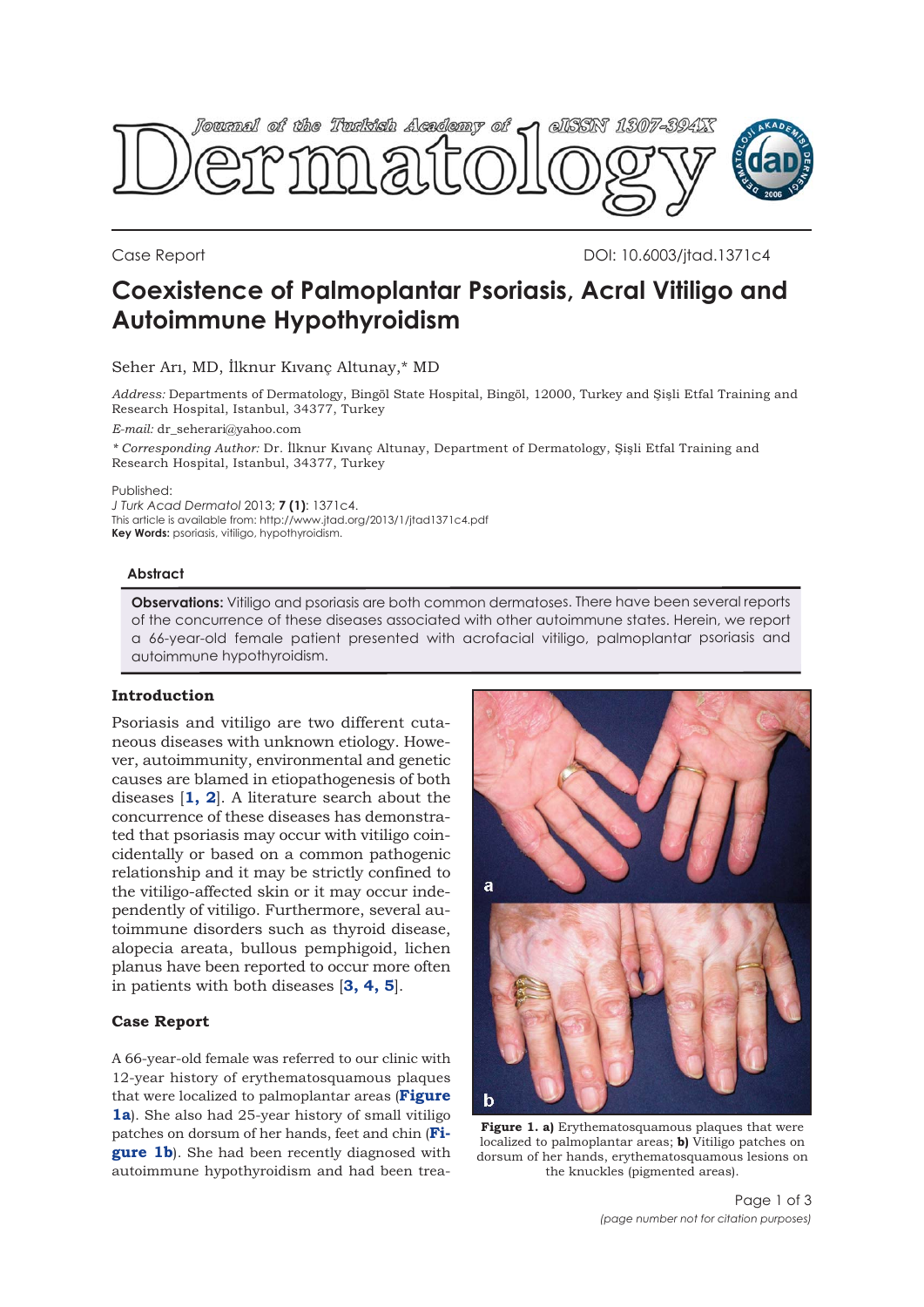<span id="page-1-0"></span>ted with thyroxine for four months. Her family history was unremarkable. Physical examination revealed erythematosquamous patches and plaques on her hands and hyperkeratotic plaques on her plantar surfaces. Additionally, she had several vitiliginous patches symmetrically distributed on dorsum of her hands, feet and chin. A *Wood*'s lamp test was positive on the hipopigmented lesions. All laboratory examinations including liver and kidney tests, electrolytes, erythrocyte sedimentation rate and hemogram were within normal limits except decreased TSH. Skin biopsy from one of the erythematosquamous plaques showed epidermal regular acanthosis with hyperkeratosis, parakeratosis and infiltrations of neutrophils into the stratum corneum and subcorneal zone, compatible with psoriasis. Vitiligo was confirmed by *Masson-Fontana* stain in the second biopsy from the hipopigmented lesion. Acitretin therapy was initiated for psoriasis. No therapy was given for vitiligo.

## **Discussion**

The pathogenic mechanism underlying the coexistence of vitiligo and psoriasis is still unknown. Some authors consider this coexistence to be a simple coincidence, but others have suggested several theories as a common pathogenic relationship between vitiligo and psoriasis. There have been previously several reports indicating this association in different ways. Strict anatomical coexistence of psoriasis inside the vitiliginous patches has rarely been reported [**1, 6, [7, 8](#page-2-0)**]. These articles attempted to explain a common etiopathogenetic relationship: autoimmunity, Koebner phenomenon, cytokines or decreased melanocytes and melanin as predisposing factors for each disease [**1, [7, 9](#page-2-0)**]. More recently, *Prignano* et al. suggested that both diseases may be immunemediated with a genetic link [**[10](#page-2-0)**]. However, *Zhu* et al. found that psoriasis and vitiligo share a common genetic locus in the MHC [**[8](#page-2-0)**].

The association with other autoimmune diseases was also reported [**[9](#page-2-0)**]. Coexistence with autoimmune polyglandular syndrome (APS) is quite rare. There is only one case report in which strict co-localization of psoriatic lesions in vitiliginous plaques is associated with APS consisting of autoimmune hypothyroidism and pernicious anemia has been assessed [[11](#page-2-0)]. In this report, Koebnerization has been implicated as a pathogenetic link between two diseases and cytokines in vitiliginous areas

have been blamed [**[11](#page-2-0)**]. However, the incidence of an associated autoimmune disease remains controversial [**[9](#page-2-0)**].

In our case, psoriatic lesions were confined to pigmented areas and vitiliginous plaques were intact despite the acral predilection of both vitiligo and psoriasis. The onset and course of each disease including hypotyhroidism were chronologically independent from each other. Some studies showed an elevated tissue level of epidermal cytokines (IFN-γ, TNF-α) in lesional and perilesional skin of patients with vitiligo and psoriasis [**1[, 12](#page-2-0)**]. The interreactions between T lymphocytes, keratinocytes, melanocytes and cytokines are thought to play a role in the pathogenesis of psoriasis and vitiligo [**1**]. Reffering to this, the acral predilection of both vitiligo and psoriasis in our patient can be explained that increasing level of cytokines in the perilesional vitiligo-affected skin may have triggered the development of psoriatic lesions in genetically susceptible patient. We believe that the concurrence of vitiligo and psoriasis with autoimmune hypothyroiditis is not a coincidence, but further studies are necessary for clarification of the underlying pathogenesis.

#### **References**

- 1. Papadavid E, Yu RC, Munn S, Chu AC. Strict anatomical coexistence of vitiligo and psoriasis vulgaris- a Koebner phenomenon? Clin Exp Dermatol 1996; 21: 138-140. PMID: 8759203
- 2. Zhu KJ, Lv YM, Yin XY, Wang ZX, Sun LD, He SM, Cheng H, Hu DY, Zhang Z, Li Y, Zuo XB, Zhou YW, Yang S, Fan X, Zhang XJ, Zhang FY. Psoriasis regression analysis of MHC loci identifies shared genetic variants with vitiligo. PLoS One 2011; 6: e23089. PMID: 22125590
- 3. Tirado-Sánchez A, Montes-de-Oca G. Coexistence of bullous pemphigoid, vitiligo, and thyroid disease: a multiple autoimmune syndrome? Dermatol Online J 2005; 11: 20. PMID: 16150228
- 4. Ujiie H, Sawamura D, Shimizu H. Development of lichen planus and psoriasis on lesions of vitiligo vulgaris. Clin Exp Dermatol 2006; 31: 375-377. PMID: 16681580
- 5. Tsai TF, Wang TS, Hung ST, Tsai PI, Schenkel B, Zhang M, Tang CH. Epidemiology and comorbidities of psoriasis patients in a national database in Taiwan. J Dermatol Sci 2011; 63: 40-46. PMID: 21543188
- 6. Inamadar AC, Sampagavi VV, Athanikar SB, Patil MN, Deshmukh NS. Vitiligo and psoriasis: coexistence with colocalization. Indian J Dermatol Venereol Leprol 2001; 67: 214-215. PMID:17664750